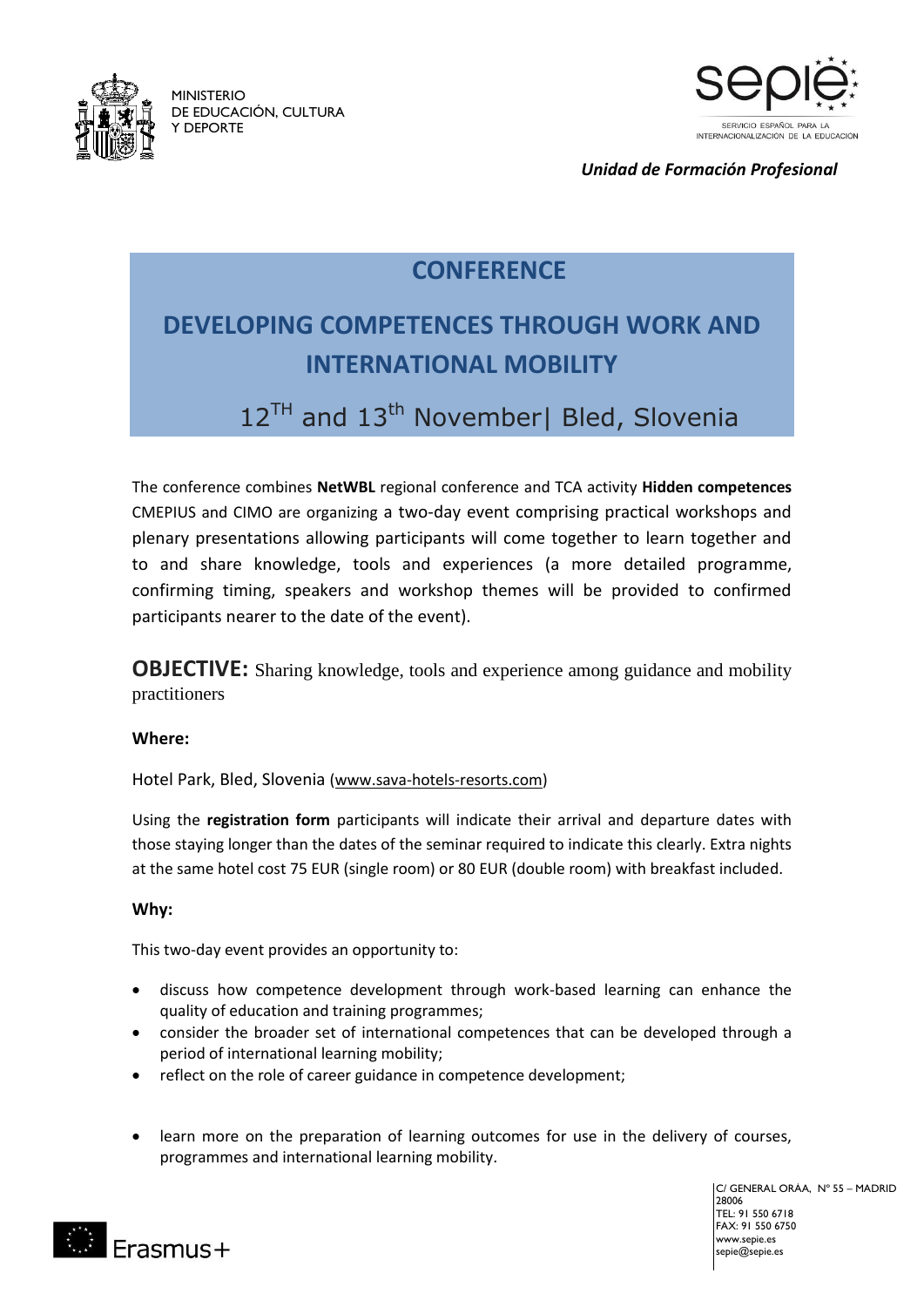

MINISTERIO DE EDUCACIÓN, CULTURA Y DEPORTE



*Unidad de Formación Profesional*

# **DRAFT PROGRAM**<br>Day 1: Thursday, 12 November 2015

| $9.00 - 10.00$  | Registration and welcome coffee                                                                                                                                                                                                                                                                                                      |
|-----------------|--------------------------------------------------------------------------------------------------------------------------------------------------------------------------------------------------------------------------------------------------------------------------------------------------------------------------------------|
| $10.00 - 12.30$ | <b>PLENARY SESSION</b><br>Introduction to the conference<br>Employers' Point View - public discussion<br>The Hidden Competence study and further tools: Presentation of<br>the results of the Finnish study (CIMO)<br>Recognising impacts of international mobility: Presentation of the<br>results of the Slovenian study (CMEPIUS) |
| $12.30 - 14.00$ | Lunch break                                                                                                                                                                                                                                                                                                                          |
| $14.00 - 15.30$ | Workshops<br>1) "Find your hidden international competences" - Tools for<br>guidance practitioners and mobility coordinators<br>Conversation student - guidance practitioner - employer<br>2)                                                                                                                                        |
| $15.30 - 16.00$ | Coffee break                                                                                                                                                                                                                                                                                                                         |
| $16.00 - 17.30$ | Workshops<br>1) "Find your hidden international competences" - Tools for<br>guidance practitioners and mobility coordinators<br>Conversation student - guidance practitioner - employer<br>2)                                                                                                                                        |
| 19.00           | <b>Dinner</b>                                                                                                                                                                                                                                                                                                                        |

### **Day 2: Friday, 13 November 2015**

| $9.00 - 10.00$  | Welcome coffee                                                                                                     |
|-----------------|--------------------------------------------------------------------------------------------------------------------|
| $10.0 - 11.00$  | <b>PLENARY SESSION</b>                                                                                             |
|                 | Keynote speech<br>Presentation of WBL and its toolkit<br><b>Presentation of Slovenian Qualifications Framework</b> |
| $11.00 - 12.30$ | Workshops                                                                                                          |
|                 | <b>WBL toolbox</b><br>1)                                                                                           |
|                 | 2) writing learning outcomes                                                                                       |
| $12.30 - 13.30$ | Lunch break                                                                                                        |
| $13.30 - 15.00$ | Workshops                                                                                                          |
|                 | <b>WBL toolbox</b><br>1)                                                                                           |
|                 | 2) writing learning outcomes                                                                                       |
| 15.00 - 15.30   | Coffee break - farewell                                                                                            |